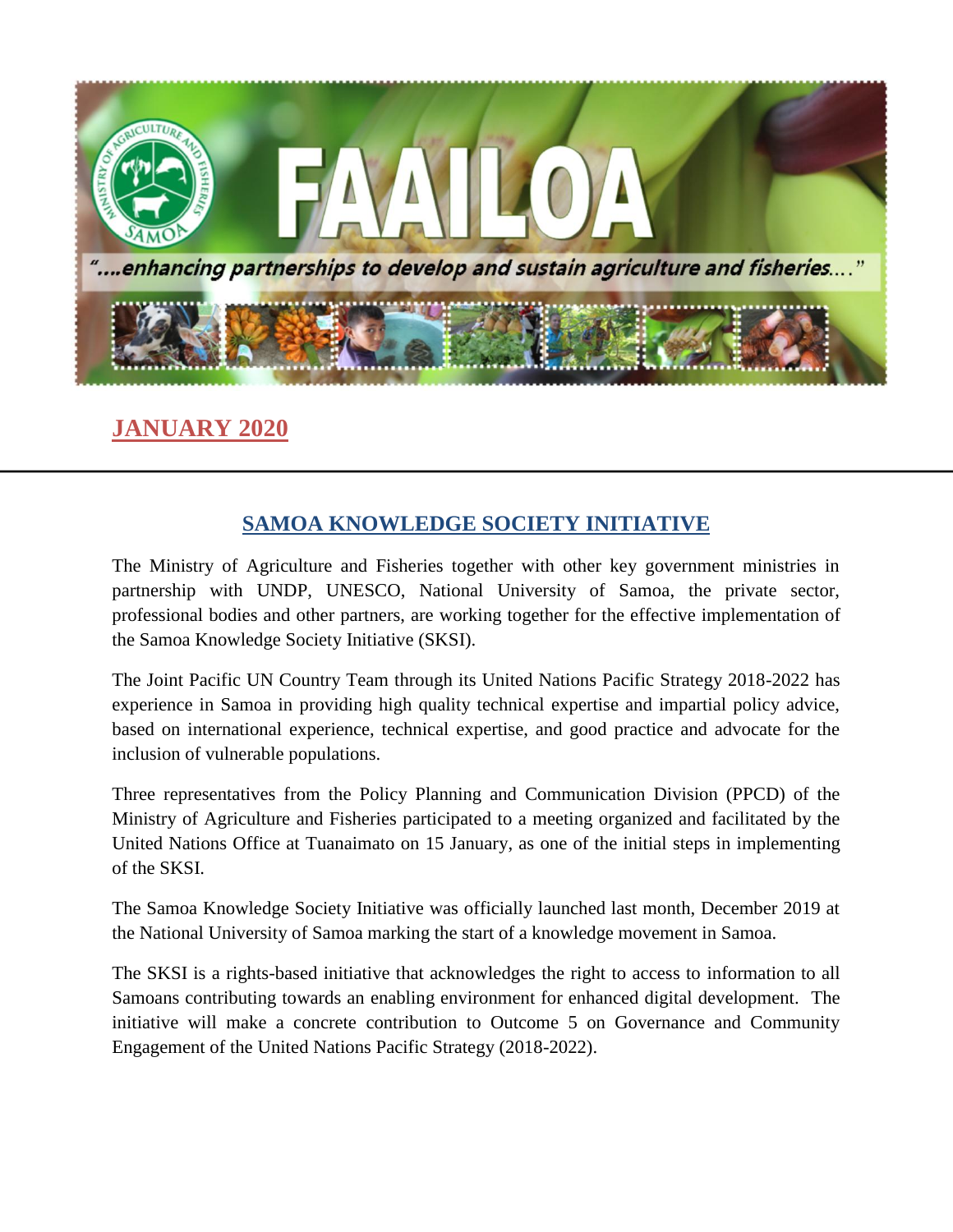The components of the Initiative includes the Samoa Digital Library, the lifelong learning system and the open research repository which will provide the people with access to courses, research, training solutions and, above all, to access modern education, skills and safer and better paying jobs.

The values and principles of the Ministry include serving our clients professionally, diligently, impartially and with respect and supporting the primary sector through our traditions and culture. As part of our services to contribute to the advancement of Agriculture in our islands, we have had the privilege to share insights in this space for the benefit of our farmers mainly at the grassroots level enabling access to information to effectively manage and use the potential in agriculture and fisheries for food security, income generating opportunities, commercial development, and sustainable management of resources.

This initiative will provide a user-friendly localized knowledge platform for specific user groups such as professional communities, students, researchers and also those living with disabilities, enabling the access to information needs. The focus will be on the educational resources produces by the National University of Samoa and the Ministry of Education Sports and Culture, through a learning management system that gives access to openly licensed learning to materials for students and teachers.

*Click this link<https://samoaks.ws/> for more information.*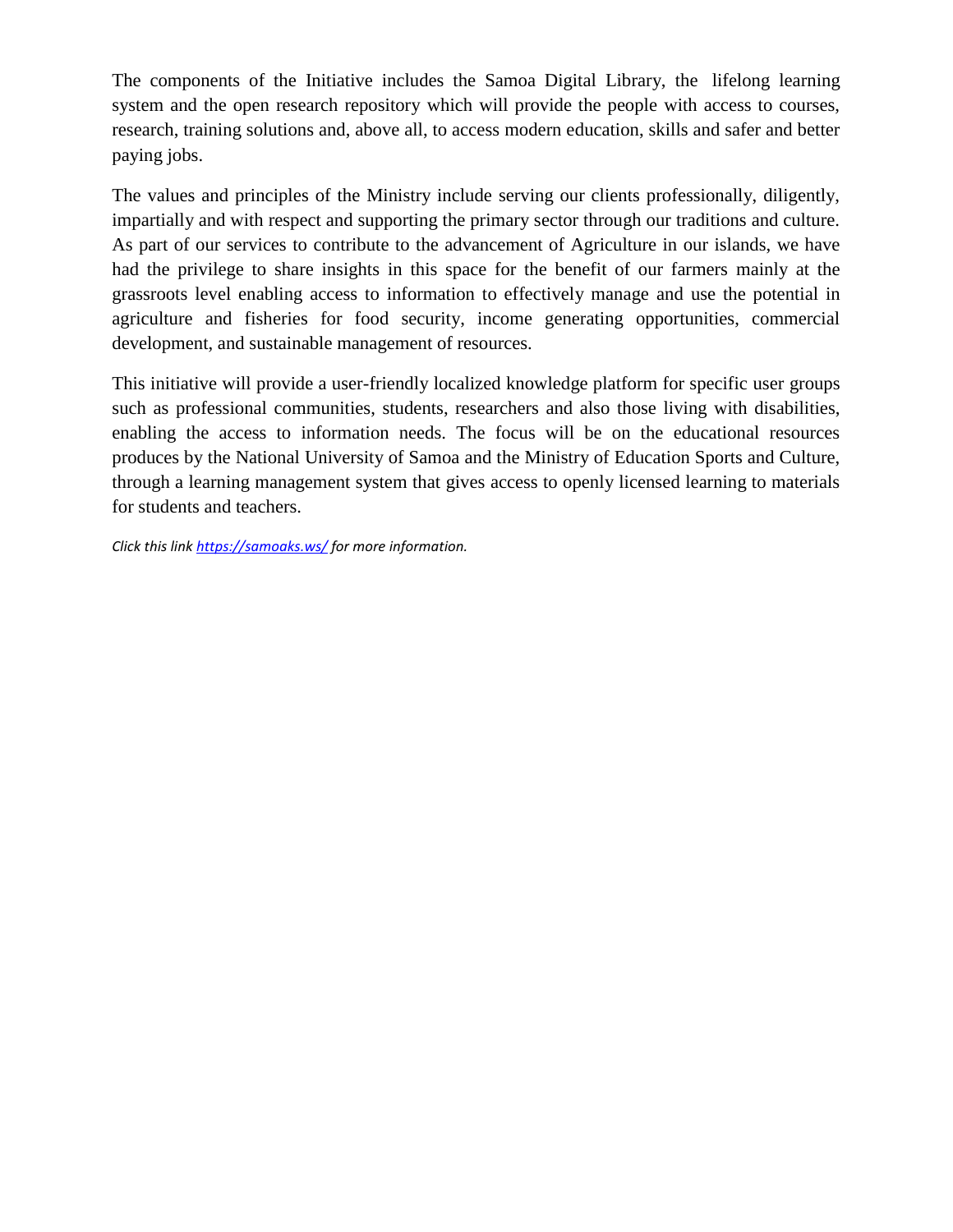### **JANUARY 2020**

| $\mathbf{L}$ | $\mathbf N$  | $\mathbf R$      | $\mathbf C$  | $\boldsymbol{\mathrm{X}}$ | G           | $\mathbf C$  | $\bf I$      | L            | $\bf{B}$    | L            | W            | Y            | $\mathbf F$  | $\bf J$     |
|--------------|--------------|------------------|--------------|---------------------------|-------------|--------------|--------------|--------------|-------------|--------------|--------------|--------------|--------------|-------------|
| Y            | ${\bf F}$    | $\mathbf R$      | W            | $\mathbf R$               | M           | $\bf{I}$     | ${\bf N}$    | $\bf I$      | S           | $\mathbf T$  | $\mathbf R$  | $\bf{I}$     | E            | ${\bf S}$   |
| ${\bf E}$    | $\mathbf U$  | A                | Q            | $\mathbf I$               | A           | ${\bf S}$    | $\bf{B}$     | $\mathbf V$  | ${\bf F}$   | X            | $\bf K$      | ${\bf N}$    | H            | W           |
| W            | $\bf I$      | ${\bf N}$        | $\, {\bf B}$ | G                         | Q           | $\mathbf X$  | $\mathbf{L}$ | E            | $\mathbf V$ | $\mathbf T$  | $\mathbf N$  | $\mathsf{C}$ | $\mathbf{P}$ | $\mathbf X$ |
| L            | $\mathbf L$  | ${\bf P}$        | $\mathbf I$  | H                         | ${\bf F}$   | $\mathbf{O}$ | Q            | ${\bf S}$    | $\mathbf O$ | $\mathbf{O}$ | $\mathbf{O}$ | E            | G            | $\mathbf I$ |
| $\mathbf F$  | ${\bf F}$    | L                | ${\bf E}$    | $\mathbf T$               | $\mathbf T$ | $\bf J$      | ${\bf N}$    | $\rm T$      | S           | E            | W            | ${\bf N}$    | $\Omega$     | ${\bf N}$   |
| $\mathbf I$  | $\mathbf{O}$ | A                | ${\bf N}$    | S                         | E           | Z            | $\mathbf{O}$ | $\mathbf{O}$ | $\mathbf O$ | T            | L            | V            | V            | $\mathbf I$ |
| S            | $\mathbf R$  | $\mathbf T$      | H            | B                         | $\mathbf T$ | D            | $\mathbf X$  | $\mathbf C$  | $\mathbf C$ | B            | E            | $\mathbf I$  | E            | $\mathbf T$ |
| H            | M            | $\boldsymbol{F}$ | $\mathbf{A}$ | A                         | Q           | $\mathbf N$  | ${\bf N}$    | $\bf K$      | $\mathbf I$ | $\mathbf R$  | D            | $\mathbf R$  | $\mathbf R$  | $\mathbf I$ |
| E            | A            | $\mathbf{O}$     | ${\bf N}$    | S                         | U           | A            | W            | A            | E           | ${\bf N}$    | G            | $\mathbf{O}$ | $\mathbf N$  | A           |
| $\mathbf R$  | $\mathbf T$  | $\mathbf R$      | $\mathbf C$  | E                         | X           | X            | $\, {\rm H}$ | $\mathbf R$  | $\mathbf T$ | U            | E            | $\mathbf N$  | M            | $\mathbf T$ |
| $\mathbf I$  | $\mathbf I$  | M                | E            | D                         | B           | $\mathbf I$  | E            | $\bf{B}$     | Y           | $\bf I$      | $\bf J$      | $\mathbf M$  | E            | $\mathbf I$ |
| E            | $\mathbf{O}$ | Y                | D            | G                         | A           | A            | $\mathbf C$  | ${\bf N}$    | X           | V            | $\mathbf{O}$ | E            | $\mathbf N$  | V           |
| S            | ${\bf N}$    | V                | ${\bf E}$    | ${\bf N}$                 | A           | $\, {\bf B}$ | L            | $\bf{I}$     | ${\bf N}$   | G            | G            | ${\bf N}$    | $\mathbf T$  | ${\bf E}$   |
| $\mathbf{A}$ | G            | $\mathbf R$      | $\mathbf I$  | $\mathbf C$               | ${\bf U}$   | L            | $\mathbf T$  | U            | $\mathbf R$ | E            | Q            | $\mathbf T$  | S            | ${\bf E}$   |

| Knowledge             | Platform         |
|-----------------------|------------------|
| Society               | <b>Fisheries</b> |
| Agriculture           | Livestock        |
| Information           | Rights based     |
| Initiative            | Enabling         |
| <b>United Nations</b> | Enhanced         |
| Government            | Environment      |
| <b>Ministries</b>     |                  |